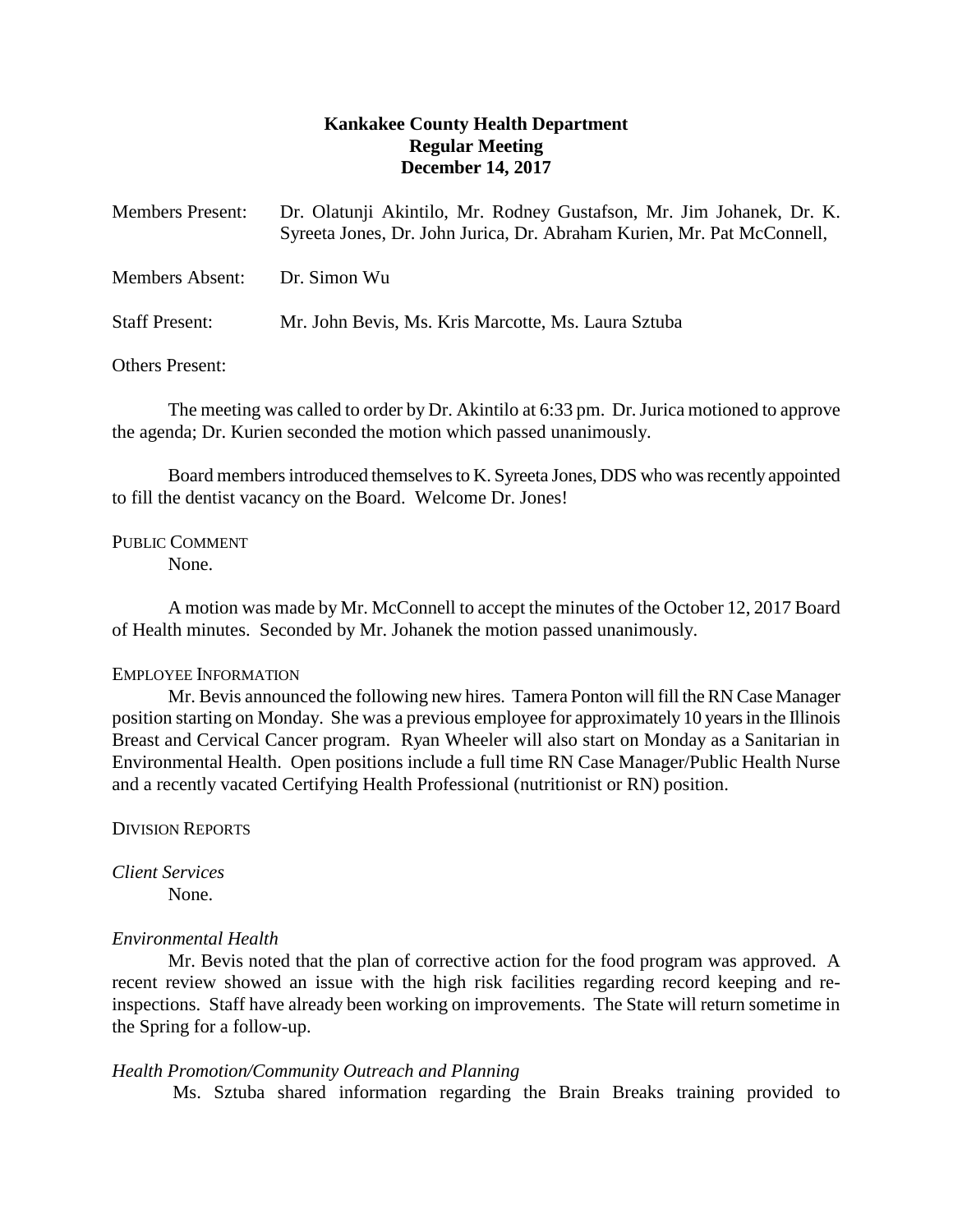approximately 25-35 teachers in the Bourbonnais school district through the CDASH (Chronic Disease and School Health).

In January, education will be provided to St. Mary's physician's offices on how to take an accurate blood pressure measurement.

Under the Illinois Tobacco Free grant, work has been started to change the allowable age to purchase tobacco products from 18 to 21. A presentation was made by the county's Youth Advisory Council to the Administrative Committee of the Village of Bourbonnais recommending implementing the Tobacco 21 policy.

#### ADMINISTRATIVE REPORTS

### *Financial Status*

Mr. Bevis noted that the November financial report is not available for approval due to a virus affecting a few computers/programs. Preliminary numbers indicate that we would have a positive balance of approximately \$100,000.

### OLD BUSINESS

Mr. Bevis asked the Personnel Committee when/how they would like to meet to review any policies that need to be updated and brought to the full Board for approval. It was decided that the committee receive the policies via email and can communicate through email or a conference call. Mr. Bevis is still waiting for the State's Attorney's views on the dress code policy. Mr. Gustafson provided copies of Riverside's policy and it was suggest to look at St. Mary's and the County's policies as well.

#### NEW BUSINESS

Mr. Bevis presented two potential options for completely the FY17 fiscal audit with Smith, Koelling, Dykstra and Ohm. This year we were approached by the auditing firm to combine once again with the County as a whole as had been done in the past. Approximately fifteen years ago the County was considering changing the firm. The health department wanted to stay with SKDO because of the complexity of our audit due to grant funding, etc. Since that time we have paid for our own audit. Kan-Comm also chose to stay with SKDO, but has decided to go with a combined audit in the future due to the cost savings. Last year the audit expenses were \$11,900. If we combine with the county our portion would be approximately \$12,500 which is an increase of \$600. If we choose to do a separate audit, the cost would be approximately \$15,000 which is an increase of \$3,100. Either way the audit will meet our needs. KCHD would be responsible for their portion. Dr. Jurica motioned to approve a joint audit if the County is in favor. Mr. Johanek seconded the motion which passed unanimously.

Ms. Sztuba presented a new website proposal to the Board for approval. Our current website is out of date and not meeting the needs of the population. Ms. Sztuba researched other health department websites and spoke with and received proposals from a couple of companies including Civic Plus (McLean county) at \$19,000 and BCT (Cook county) at \$19,600. This proposal includes updating our current logo, providing a branding board for future uses. It will add a feature for the public to sign up for alerts (thru text or email), add a calendar which isn't currently available, and allow a means for online payments. Ms. Sztuba recommends working with Linkpoint media. They are a local company and presented a quote for \$9,975. Many of the other companies included features that would be nice, but not necessary. Staff training will be provided via videos and in